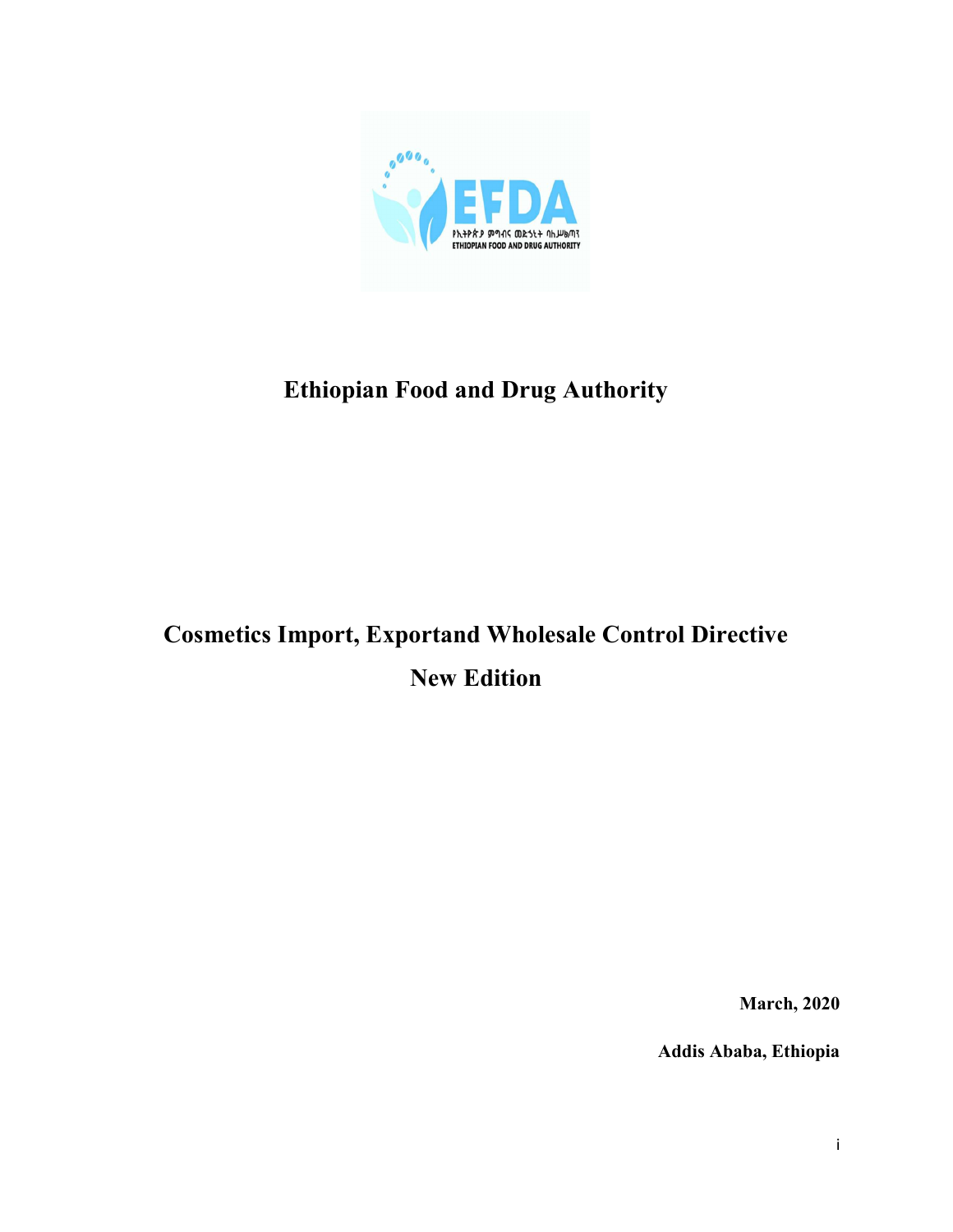# **Contents**

| 1.  |  |
|-----|--|
| 2.  |  |
| 3.  |  |
| 4.  |  |
| 5.  |  |
| 6.  |  |
| 7.  |  |
| 8.  |  |
| 9.  |  |
| 10. |  |
| 11. |  |
| 12. |  |
| 13. |  |
| 14. |  |
| 15. |  |
| 19. |  |
| 20. |  |
| 21. |  |
| 22. |  |
| 23. |  |
| 24. |  |
| 25. |  |
| 26. |  |
| 27. |  |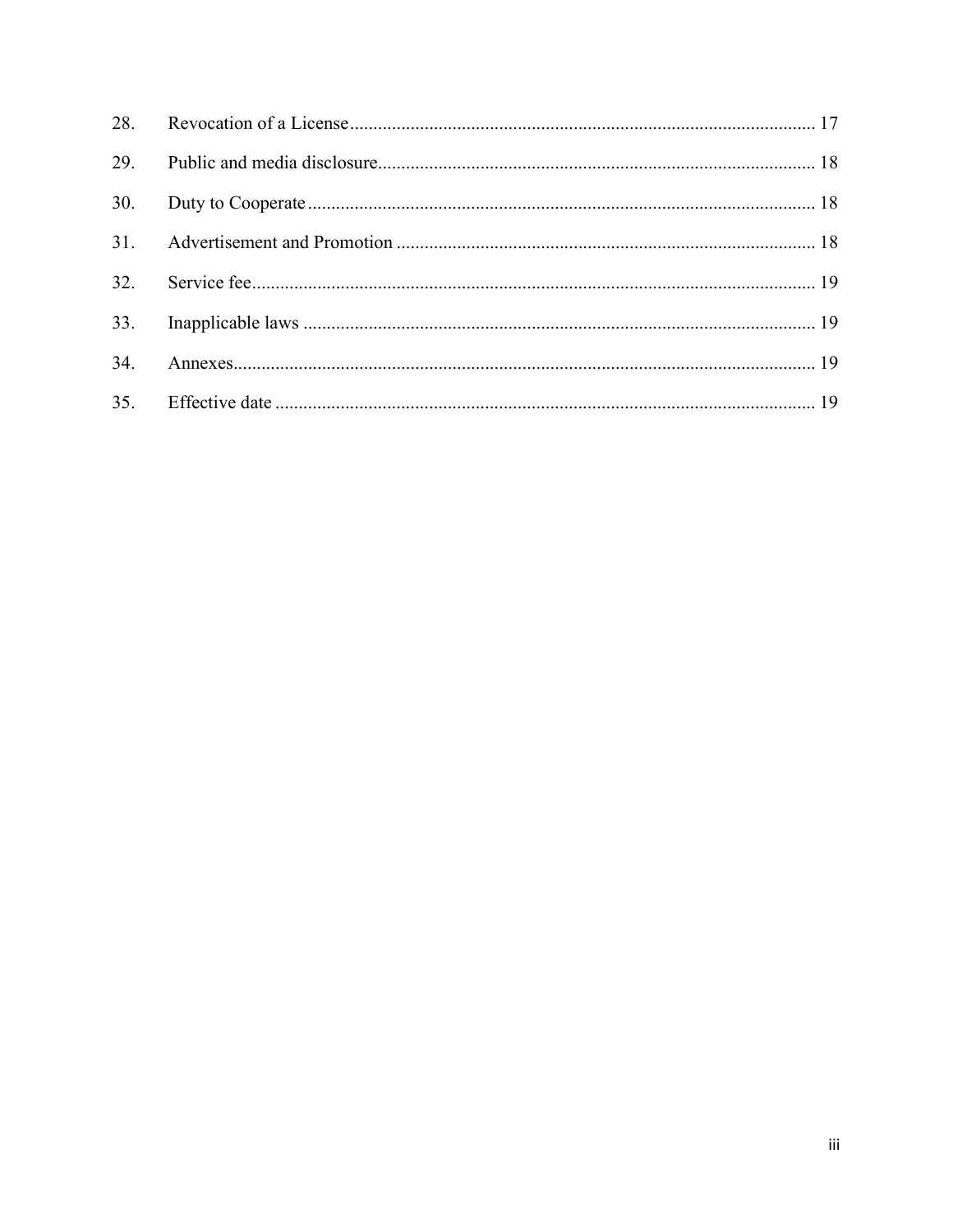### **Introduction**

WHEREAS, it is necessary to protect the public health from health risks emerging out of unsafe and poor quality cosmetics;

WHEREAS, it isnecessary to restrict the presence of prohibited ingredients or harmful concentration of restricted ingredients in cosmeticsthat are risky to the public health;

WHEREAS, it is necessary to control and deter illegal cosmetics circulation and sale in Ethiopian market;

WHEREAS, it is necessary to take appropriate administrative measures against violations of this directive and other relevant laws;

NOW, THEREFORE, this directive is issued in accordance with Article 71 (2) of the Food and Medicine Administration Proclamation  $N^{\circ}1112/2019$ .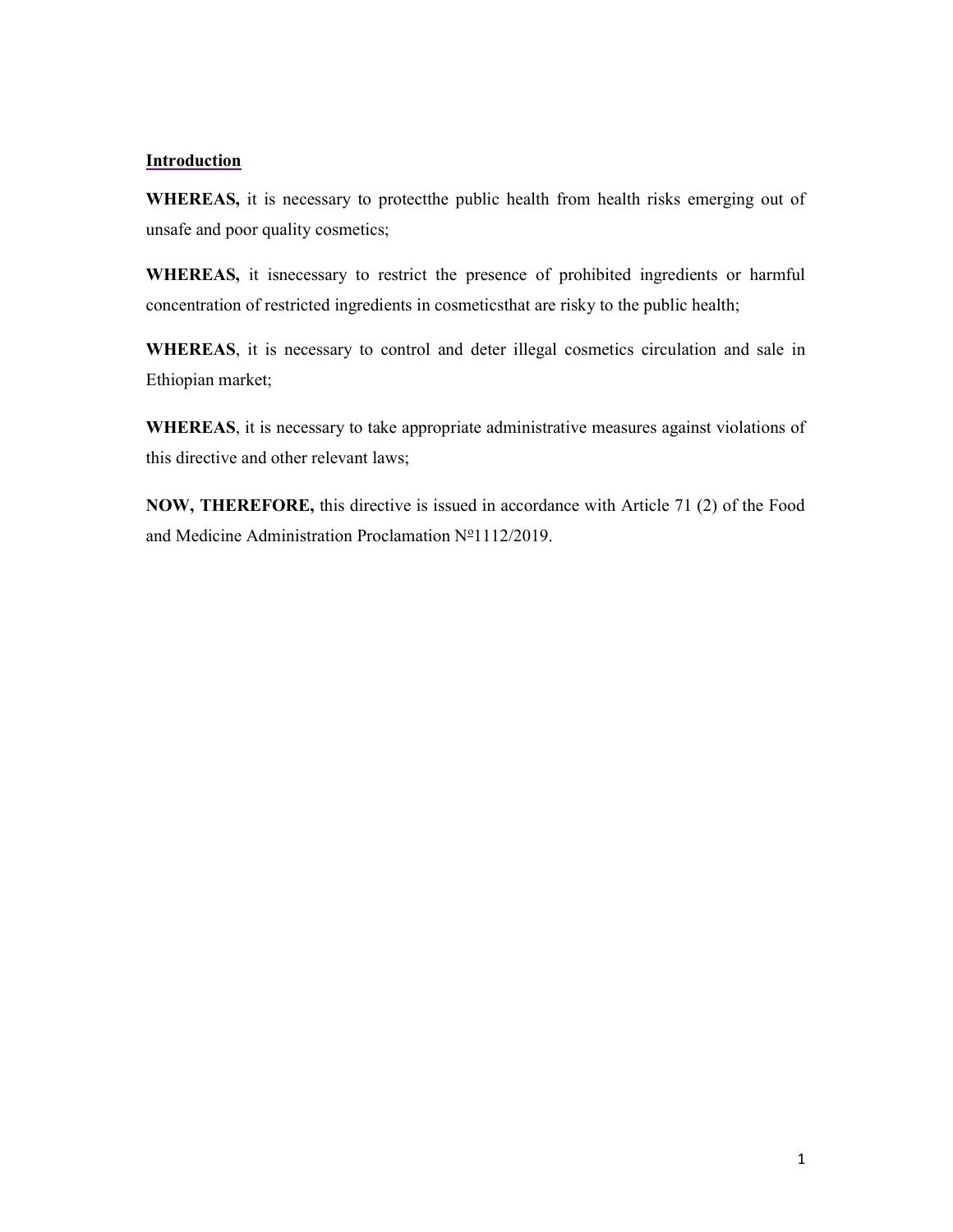# PART ONE GENERAL

# 1. Short title

This directive may be cited as "Cosmetics, Import, Export andWholesaleControlDirective  $N^{\circ}$ 331/2020."

# 2. Definitions

Without prejudice to the definitions provided under Proclamation  $N^{\circ}$  1112/2019, in this directive unless the context requiresotherwise:

- 1) "Adulterated cosmetic" means a cosmetic which bears or contains any poisonous or deleterious substance that may render it injurious to user under the conditions of use prescribed in the labeling; a product consisting in whole or in part of any filthy, putrid, or decomposed substance; a product consisting a substance other than its content or by substituting its content in whole or in part by such other substance; a product whose container is composed, in whole or in part, of any poisonous or deleterious substance; a product prepared, packed, held or stored under insanitary conditions whereby it may have been contaminated or rendered injurious to health;
- 2) "Application" means the process of officially requesting a regulatory authority to importexport and distributecosmetic;
- 3) "Applicant" means any person who import, export and/ordistribute cosmetic;
- 4) "Colorants" means substances which are exclusively or mainly intended to colour the cosmetic, the body as a whole or certain parts thereof, by absorption or reflection of visible light; in addition, precursors of oxidative hair colorants shall be deemed colorants;
- 5) "Cosmetic'' means any substance or preparation intended to be placed in contact with the various external parts of the human body by means of rubbing, pouring, steaming, sprinkling spraying on or otherwise applied to the human body or any part thereof with a view exclusively or mainly for cleaning, perfuming, changing appearance and/or correcting body odors and/or protecting or keeping them in good condition and article intended for use as component of a cosmetic but such articles exclude laundry soap, articles intended for the diagnosis, treatment, mitigation or prevention of human diseases, and products intended to affect the anatomy or of a physiological process of a human;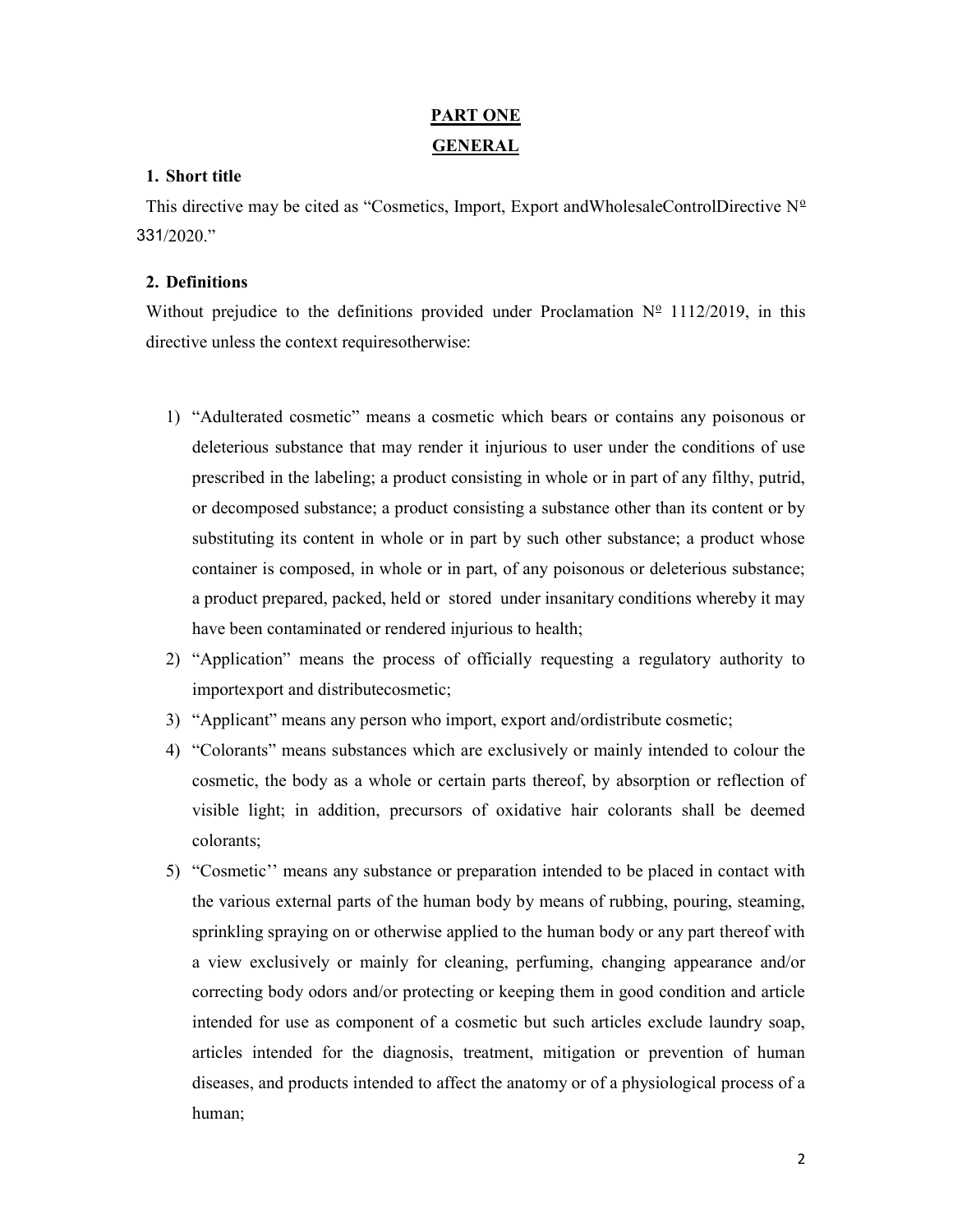- 6) "Importer" meanslocally incorporated company or legal entity in the field of cosmetics, with permanent address and registered business entity who is responsible for import and/or placing the cosmetic in the market that may or may not be the product owner;
- 7) "Exporter" means alegally authorized entity which is engaged in exportation of cosmetics abroad;
- 8) "Importer means" means a legally authorized entity involved in the importation of cosmetics regulated under this directive;
- 9) "Ingredient" means any substance or mixture of substances intentionally used in the cosmetic during the process of manufacturing. But, it excludes impurities in the raw materials used, and subsidiary technical materials used in the mixture but not present in the final product;
- 10) "Label" means information written or printed or graphic matter on the immediate or outer packaging and any form of leaflets including user information leaflet and product safety summery;
- 11) "Misbranded cosmetic" means a regulated product under this directive which is falsely labeled, having misleading labeling or if it does not bear the required labeling information in accordance with this directive and/or other applicable laws;
- 12) "Notification"means an application submission by an applicant to get a notification note that allows cosmetics to be imported and marketed in Ethiopian market;
- 13) "preservatives" means substances which are exclusively or mainly intended to inhibit the development of micro-organisms in the cosmetic;
- 14) "Product recall" means a process of detaining and withdrawal of a cosmetic which is proved to be unsafe or of poor quality, or a product proved to be counterfeited, misbranded, mislabeled or having similar deficiencies from all channels of distribution. But such acts exclude withdrawal or recall of a product by the owner's initiation;
- 15) "Product variants" means items in a range of cosmetics which are produced by the same manufacturer, similar in composition and are intended for the same use but are available in different colours, fragrances or flavours;
- 16) "Substance" means a chemical element and its compounds in the natural state or obtained by any manufacturing process, including any additive necessary to preserve its stability and any impurity deriving from the process used but excluding any solvent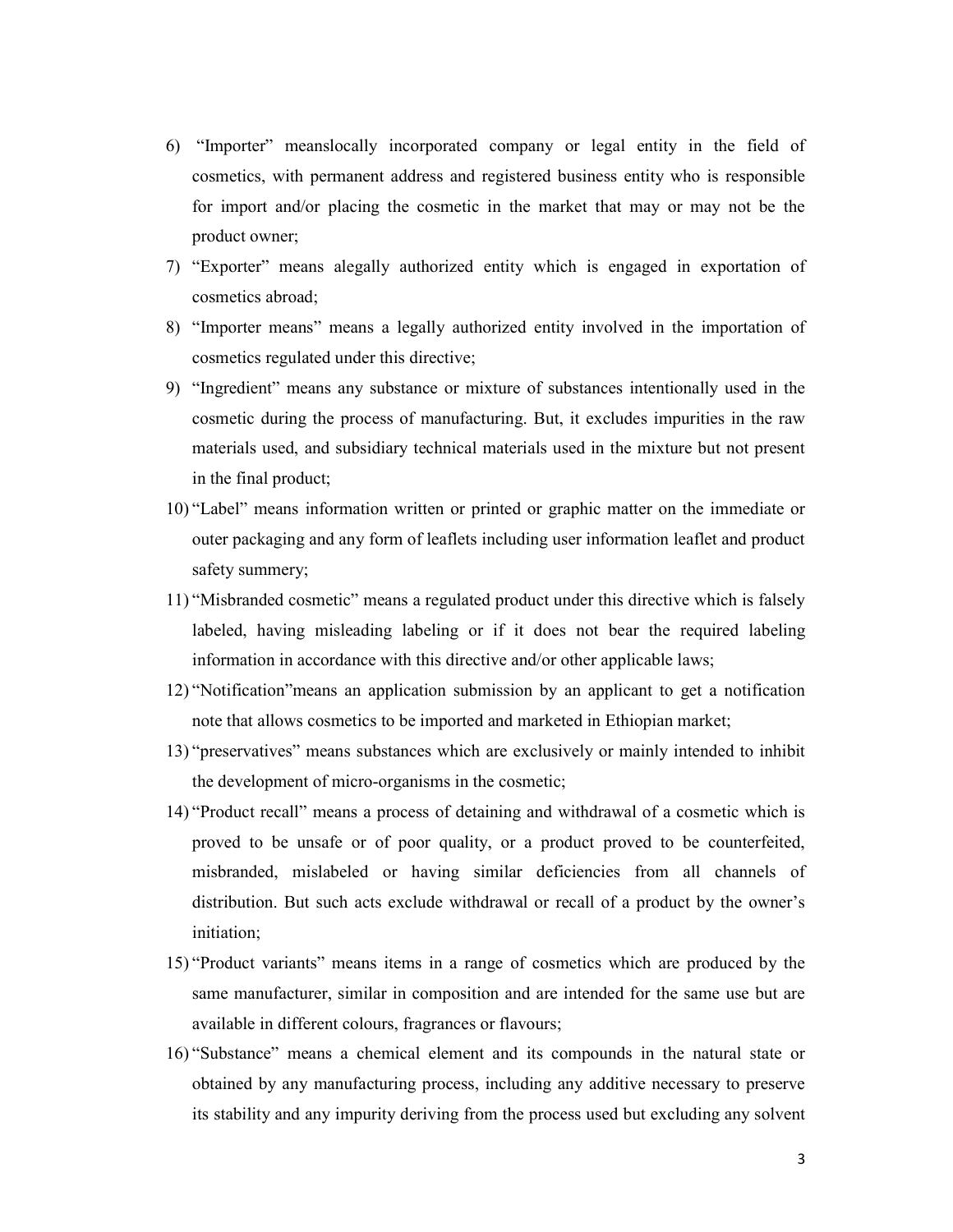which may be separated without affecting the stability of the substance or changing its composition;

- 17) "Wholesaler" means a legally authorized entity involved in distribution of cosmetics in more than one regional state of Ethiopia;
- 18) "Person" means a natural or juridical person;
- 19) "Authority" means the Ethiopian Food and DrugAuthority;
- 20) Any expression in the masculine gender shall also apply to the feminine gender.

# 3. Scope

This directive shall be applicable onimport, exportandwholesale of cosmetics in Ethiopian market.

# PART TWO CERTIFICATE OF COMPETENCE

# 4. General

Any person who wants to import, export or wholesalecosmetic in Ethiopian market shall obtain certificate of competence from the authority before commencing cosmetic trading activity.

# 5. Application to get certificate of competence

1) An applicant for a certificate of competence shall:

- a) complete an application online through ilicense.efda.gov.et;
- b) fulfill the requirements set under Article 6 of this directive; and
- c) Pay the appropriate service fee as per the service fee Regulation.
- 2) The actual site audit shall be conducted based on satisfactory assessment outcomes of application submitted to the Authority as per the procedures designed in the ilicense.efda.gov.et.
- 3) The Authority shall evaluate the duly filled self-assessment checklist, inspection report and all other necessary documents submitted by the applicant.
- 4) The Authority may approve, reject or recommend corrections to the application by providing reason for its decision.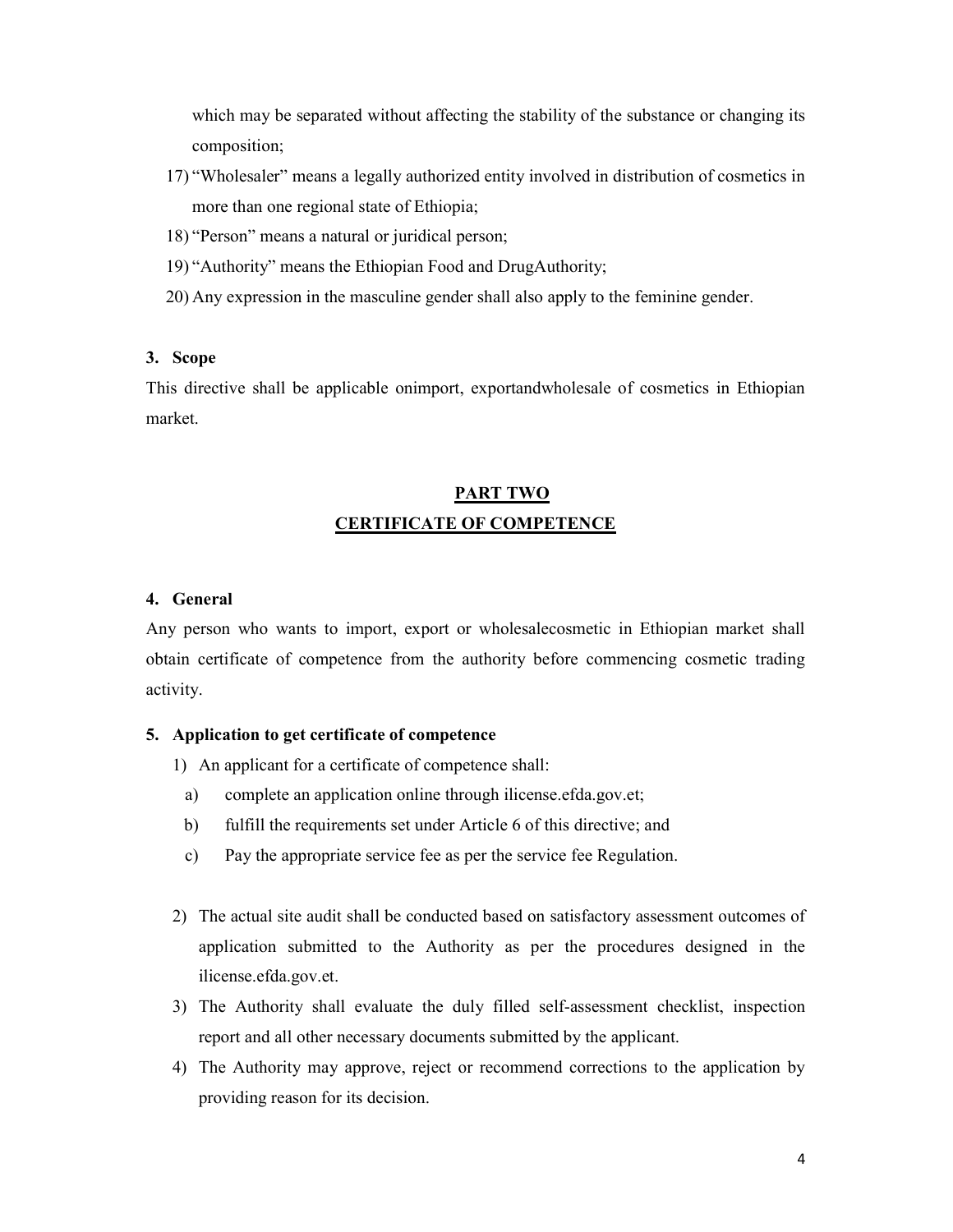- 5) Where the requirements have not been met, the applicant shall, as appropriate, be informed through i-license to address the deficiencies or the reason for rejection.
- 6) Applicants who are required to take corrective action shall carry out remedial measures before re-inspection of the premises. A one-time re-inspection may be carried out by the Authority free of charge whereas inspection request beyond onetime re-inspection shall be subject to additional charge.
- 7) Notwithstanding sub-Article (6) of this Article, applicants who do not fulfill the requirements set under Article 6 of this directive after the conduct of three round inspections shall make a new application, and a new inspection will be conducted accordingly.
- 8) Once requirements are met, the Authority shall issue certificate of competence to the applicant.

#### 6. Requirements and issuance of a certificate of competence

- 1) An importer or wholesaler of cosmetics applying for a certificateof competence under this directive shall fulfill minimum requirements in relation tolocation, building design and construction, materials and manpower.
- 2) Location of the facility shall:
	- a) Atleast be 100 meter away from state owned public toilet and waste disposal or storage sites;
	- b) be clean and be reasonably away from flood and swamp prone areas which might compromise safety and quality of the cosmetic;
	- c) have basic infrastructures including telephone, electricity, water, and a road suitable for transportation;
	- d) be free of conditions which might lead to contamination includingexcessive dust, foul odors, smoke, pest and insect infestations, airborne microbialand chemical contaminants, and other similar conditions.
- 3) Building design and construction
	- a) The warehousesshall provide sufficient space for all activities carried out proportional tothe amount of the products including a storage room and rejected products storage room or area.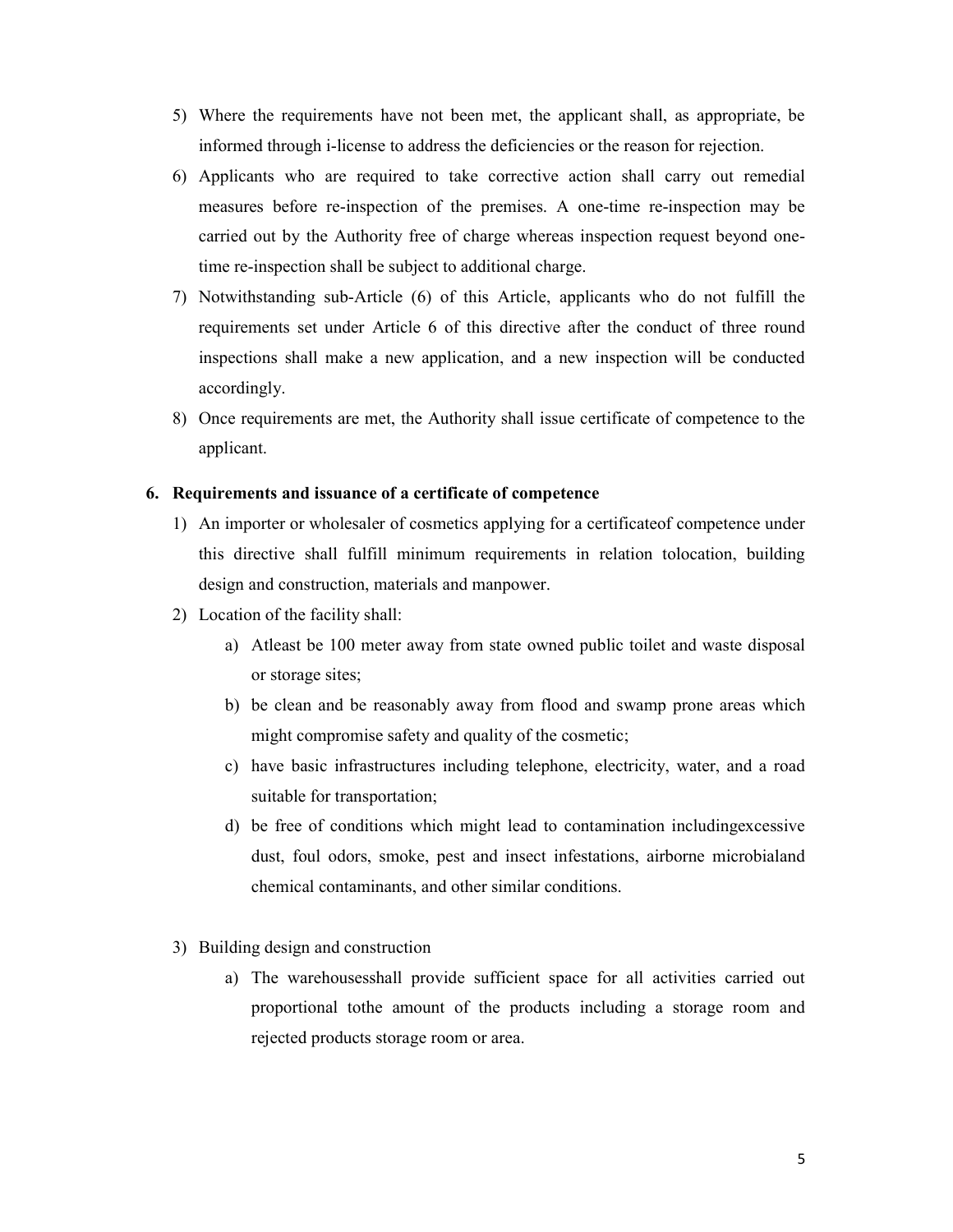- b) Notwithstanding sub-article (1) of this article, the warehouse shall have a storage room with minimum size of  $25 \text{ m}^2$ .
- c) The warehouseshall be constructed in such a way that it does not compromise the safetyand quality of the product.
- d) Floor of the warehouse shall be made of cement, concrete, ceramic; easily washable, free from cracks, be smooth and not convenient toharbor dirt and water.
- e) Wall of the storage room shall be easily washable, free from cracks, and notconvenient to harbor dirt.
- f) The roof shall be constructed from materials that do not allow the entry of directsun light and which do not adversely affect the temperature of the room.
- g) Rooms shall be constructed in such a way to allow adequate air and lightcirculation.
- 4) Materials and equipment
	- a) Shelves or pallets shall be placed in such a way that they are off the floor, away from the wall and roof and from each other in a manner that allow air flow, men and material movement
	- b) Depending on the climatic conditions of the area there shall be ventilator or airconditioner.
	- c) Any materials in the warehouse having contact with the regulated product shall notcompromise the safety and quality of products.
	- d) An enclosed waste bin, fire extinguisher and first aid kit shall be available.
	- e) Shall availnecessary safety materials for workers including glove and working cloths.
	- f) For products that need refrigerator for their storage, it shall have refrigerator orcooling equipment.
- 5) Professional requirements
	- a) Any person engaged in import or distribution of cosmetics shall have a store manand technicalpersonnel.
	- b) The technical personnel shall at least be ahighshchool graduate.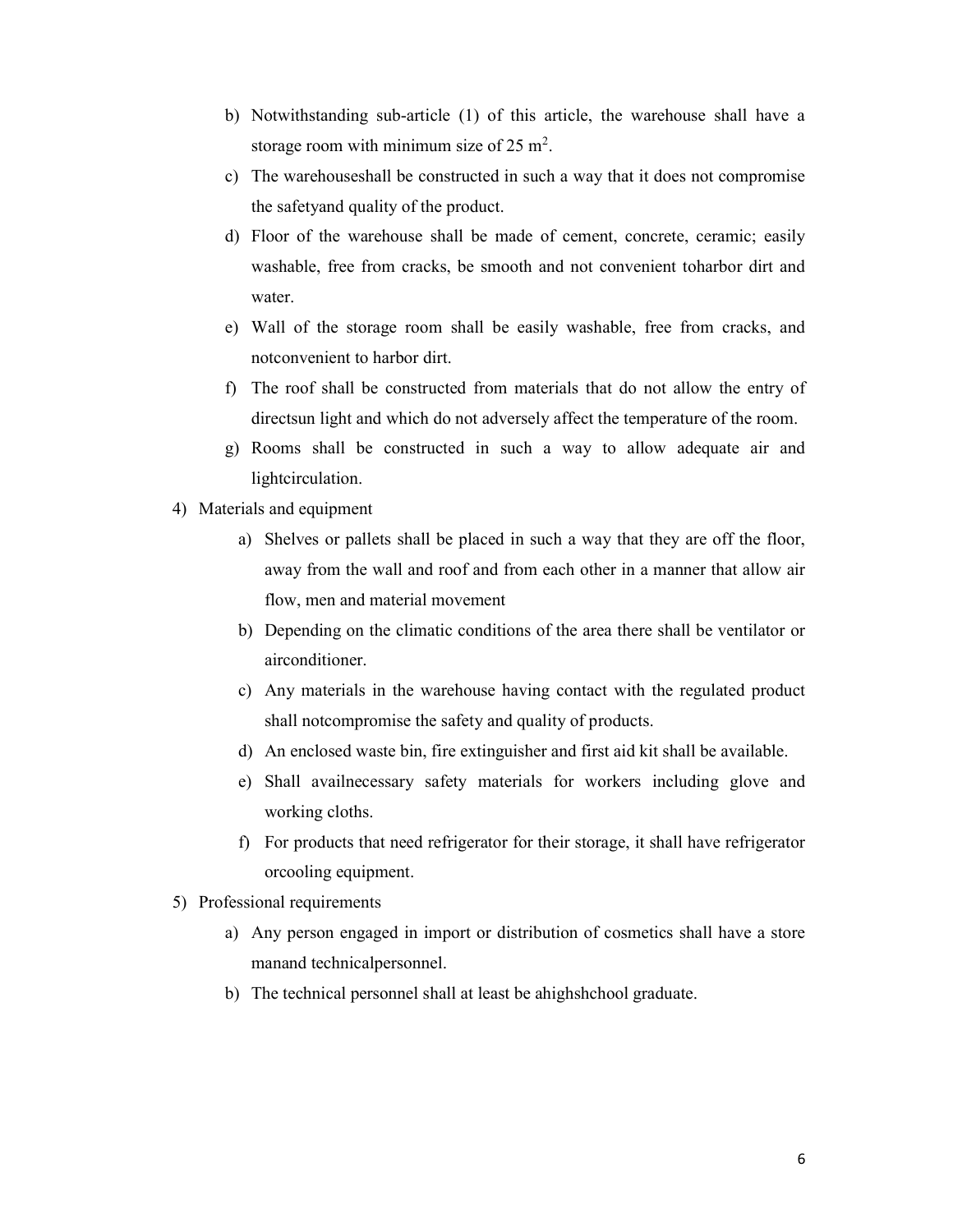# 7. Displaying certificate of competence

Original of the certificate of competence shall be placed in a conspicuous place where itcan be easily seen by clients and regulatory officers.

# 8. Replacement of certificate of competence

Any person whose certificate of competence is damaged or lost may requestreplacement by submitting online application to the Authority using ilicense efda.gov.et.

# 9. Change of address, technical personnel and Status

- 1) No entity shall change location, ownership, technical personnel, working status and change or partition of rooms without prior notification and securing permission of the Authority.
- 2) Any entity who wants to make a change shall apply using ilicense.efda.gov.et
- 3) Any importer, exporter or wholesaler of cosmetic who wants to have additional store, in a city or village outside where its first store is located, shall fulfill the requirements set for issuance of a new certificate of competence.

# 10. Renewal of the certificate of competence

- 1) Any person shall renew certificate of competence annually. up on the confirmation of regulatory compliance through annual inspection.
- 2) A certificate of competence shall be renewed before expiry of the service period.
- 3) Notwithstanding sub-article (1) of this article, in order to renew certificate of competence the authority shall make sure the following requirements are met:
	- a) confirmation through annual inspection of fulfillment of good storage practice, good distribution practice, good document practice, professional requirements and design and required products requirements set by the authority; and
	- b) Payment of required service fee.
- 4) If the certificate of competence is not renewed in accordance with sub-article (1-3) of this article, the certificate of competence shall be considered cancelled.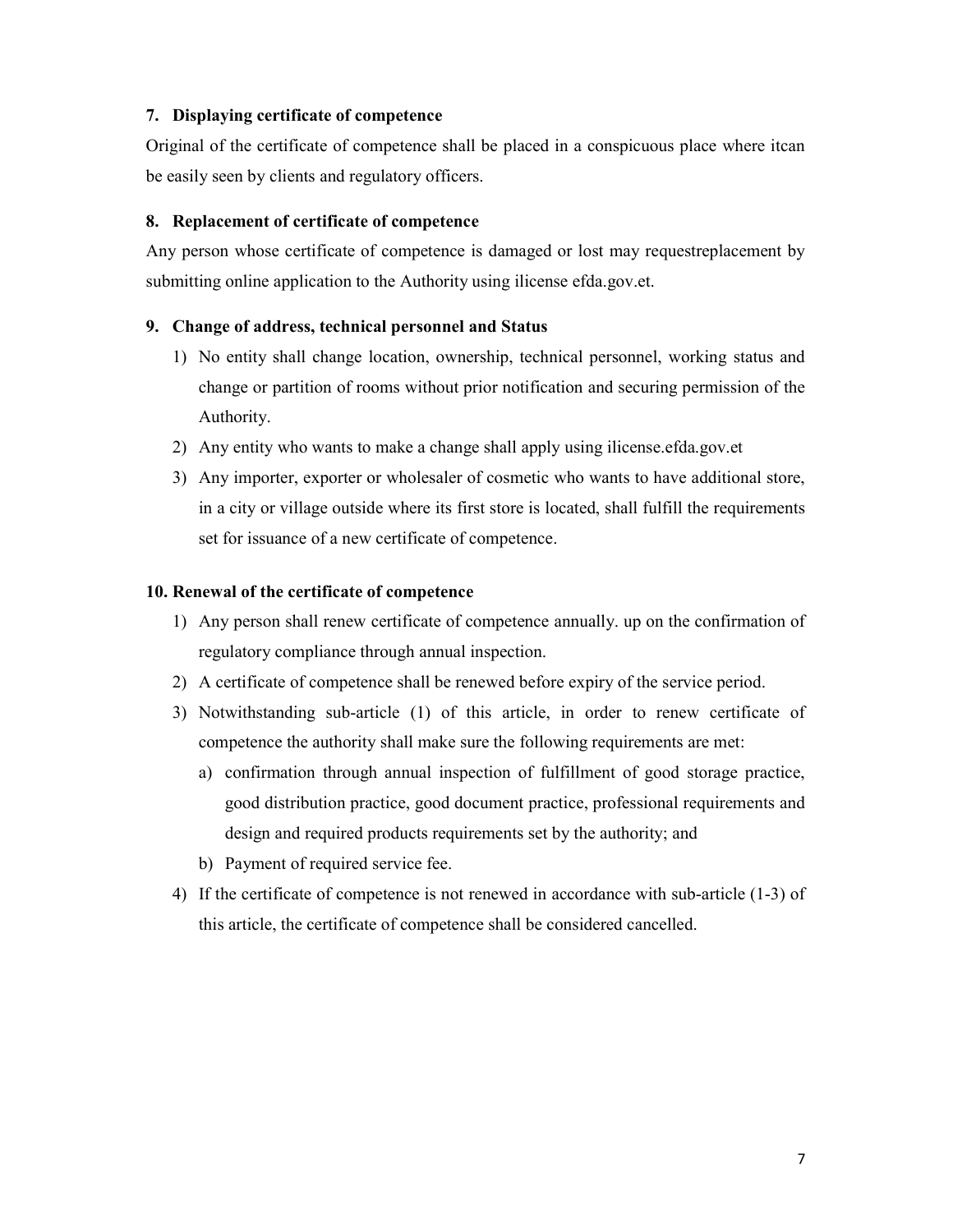# PART THREE NOTIFICATION

### 11. General

- 1) Any importer or person responsible for placing a cosmetic in the market shall notify the authority prior to product importation.Any enquiry on cosmetic notification may be submitted to the authoritythrough https://eris.efda.gov.et.
- 2) Cosmotics importer or wholesaler shallimport or distribute the cosmetic upon receipt of authorization given in the Notification Note from the responsible directorate of the authority.
- 3) Cosmotics manufacturer, importer or wholesaler shall report to the Authority of any adverse event or high incidences of adverse event occurred, regardless of the source of the report.

# 12. Responsibilities of Cosmotics manufacturer or importer

- 1) A Cosmotics manufacturer or importer shall beresponsible to notify the authority prior toimport or sell of any cosmetics.
- 2) Cosmotics manufacturer or importer is responsible to ensure that:
	- a) All communication with the authority shall be carried out by it'sappointed person(s).
	- b) Notified product meets all stipulated regulations and guidelines for cosmetic.
	- c) Updated information/document on product quality, safety and claimed benefit shall be available and accessible upon request.
	- d) Change(s) to notified product particulars shall be submitted accordingly.
	- e) The cosmetic is manufactured in complance with Cosmetic Good Manufacturing Practice (cGMP).
	- f) In the incidence of serious adverse event, cosmotics manufacturer or importer shall report to the authority appropriately.
	- g) Particulars given for product notification are truthful where all data and information of relevance to the notification has been provided.
	- h) Each consignment continues to meet all legal requirements and conforms to standards and specifications declared for the product.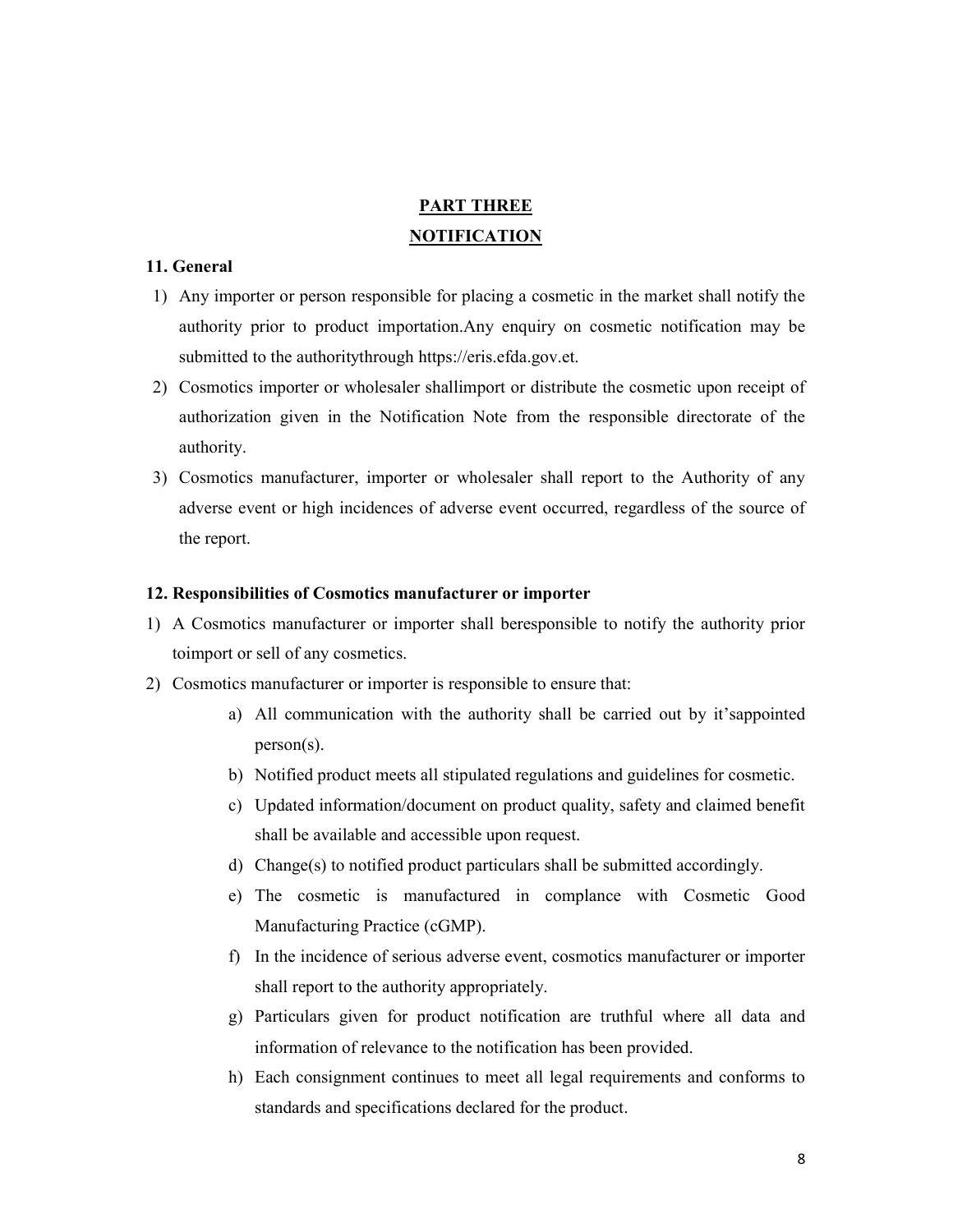- i) Correspondence details such as company's name, address, contact person, telephone number, fax number and email shall be kept updated.
- j) Any decision to withdraw the notification of a product shall be informed to the authority. Submission forapplication for withdrawal of the notification shall be done online through https://eris.efda.gov.et/login

# 13. Submission of cosmetic notification

- 1) Submissionof application for notification of cosmotics shallbe done online through https://eris.efda.gov.et/login Online application shall be completed for each cosmetic and variant, if any and proceed with the payment of the required service fee in accordance with Service Fee Regulation no. 370/2015 to the authority.
- 2) Any payment made shall not be refundable once the application has been submitted and payment is confirmed.
- 3) Any document and material submitted to authority shall be in Amahric or English.
- 4) The notification note of a cosmeticshall be renewed every 5 years. The renewal process should be done no later than 6 months prior to notificationnote expiry.
- 5) Any subsequent changes in particulars of the notified cosmeticshall be informed to the authority.

#### 14. Product particularsandrequirements

- 1) The Notification application shall include, but not limited to the following information
	- a) Particulars of product including product name, product type, intended use and product presentation;
	- b) Name and address of the manufacturer(s);
	- c) Name, address and valid contact number (and e-mail address) of the Cosmotics manufacturer or importer;
	- d) Particulars of person representing the company of cosmotics manufacturer or importer including valid contact number;
	- e) Name and address of the importer(s), if any;
	- f) Full product ingredient list (the content i.e. percentage (%) of the restricted ingredients must be declared);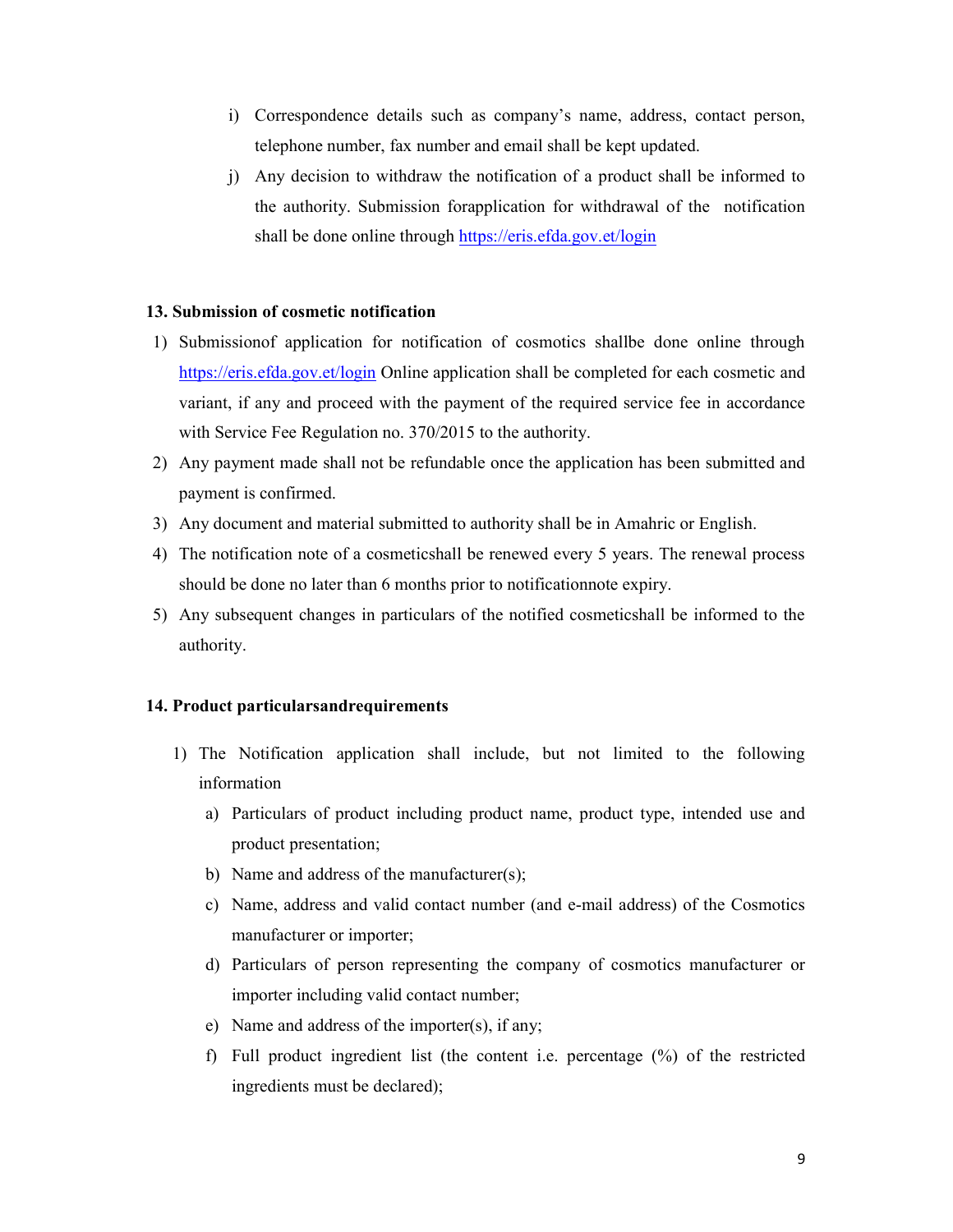- g) Label(s) of the product
- h) Original free sale certificate from competent authority of exporting country
- 2) A cosmetic placed on the market shall not cause damage to human health when applied under normal or reasonably foreseeable conditions of use. The cosmotics manufacturer or importer shall ensure that safety assessment has been conducted for each product.
- 3) The following changes shall be considered amendments to the current notification. Changes other than these shall require a new notification.
	- a) Product presentation (pack size)
	- b) Name and/or address of the manufacturer
	- c) Person representing company
	- d) Additional importer(s)/ wholesaler(s)
	- e) Product Label(s)
- 4) Cosmetics shall not contain any of the following:
	- a) prohibited substanceslisted in Annex II
	- b) restricted substances which are not used in accordance with the restrictions laid down in Annex III
	- c) colorants
		- I. colorants other than those listed in Annex IV and colorants which are listed there but not used in accordance with the conditions laid down in that Annex, except for hair colouring products referred to in sub article 5;
		- II. without prejudice to points (b), and (d)(i)substances which are listed in Annex IV but which are not intended to be used as colorants, and which are not used in accordance with the conditions laid down in that Annex;
	- d) preservatives
		- I. preservatives other than those listed in Annex V and preservatives which are listed there but not used in accordance with the conditions laid down in that Annex V;
		- II. without prejudice to points (b), and (c)(i)substances listed in Annex V but which are not intended to be used as preservatives, and which are not used in accordance with the conditions laid down in that Annex;
- 5) Subject to a decision of the authority to extend the scope of Annex IV to hair colouring products, such products shall not contain colorants intended to colour the hair, other than those listed in Annex IV and colorants intended to colour the hair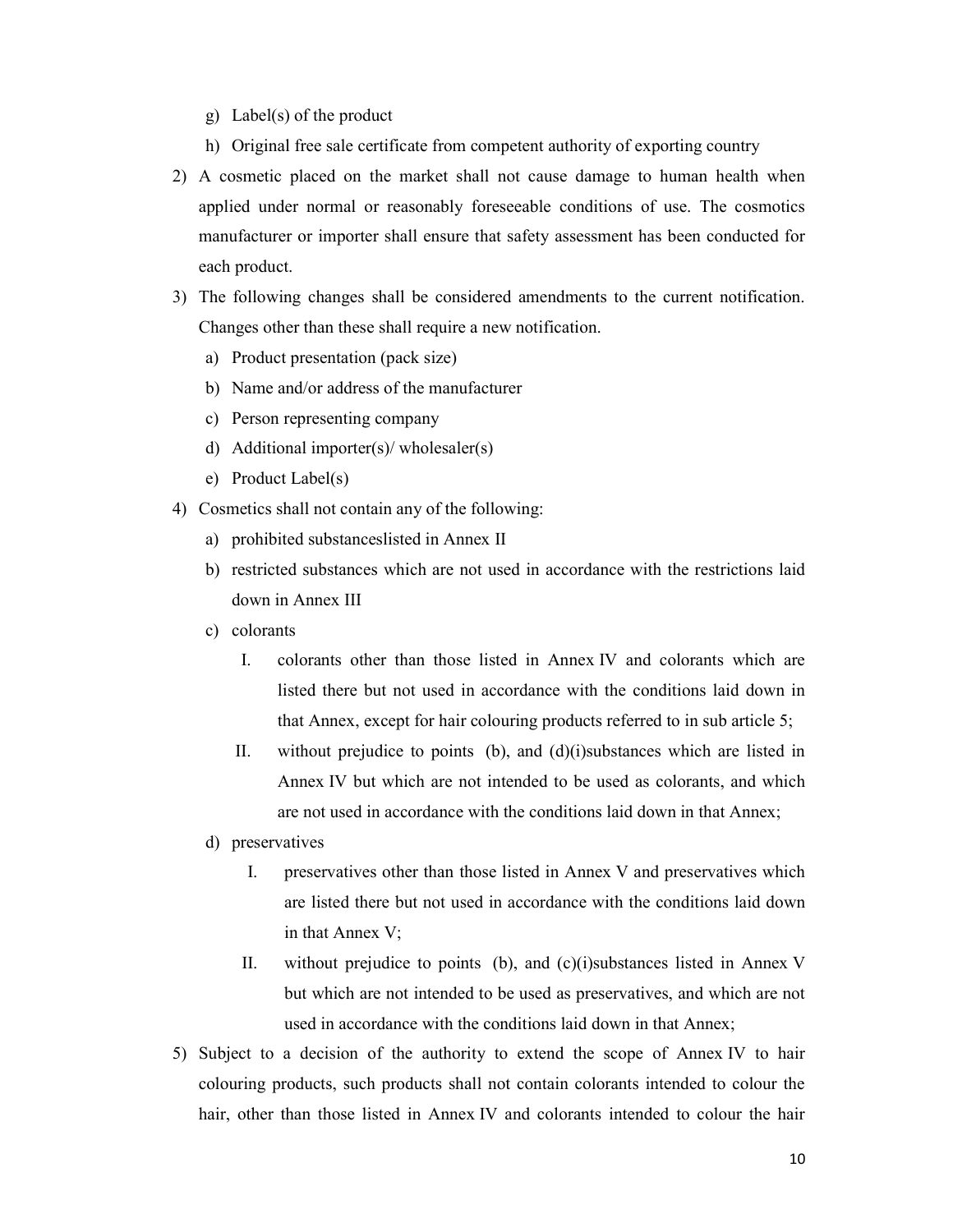which are listed there but not used in accordance with the conditions laid down in that Annex.

- 6) Regular review and update of the annexes will be conducted by the authority.
- 7) Product Information File (PIF)
	- a. Cosmotics manufacturer or importer shall be responsible for providing all information, certificates/documents and data requested by the authority.
	- b. It should be readily available and accessible upon request by the authority.
	- c. The PIF shall be in English or for other foreign languages an authorized English translation shall be presented

# PART FOUR PACKAGING AND LABELLING OF COSMETICS

# 15. General

- 1) The packaging material shall be made out of substances safe and suitable for its intended use.
- 2) The cosmetic shall be packed in a container which maintains its quality and safety and quality.
- 3) The labeling information shall be written in Amharic or English Language.
- 4) The labelling information on the cosmetic shall not contain medical or therapeutic claims.
- 5) For the purpose of this article "medical and therapeutic claim" means product claims to diagnose, treat, mitigate or prevent of human diseases, and intend to affect the anatomy or of a physiological process of a human bodies.

# 16. Immediate container label

- 1) Cosmetics shall be made available on the market only where the container and packaging of cosmetics bear the following information in indelible, easily legible and visible lettering:
	- a) The name of the cosmetic and its function, unless it is clear from the presentation of the product;
	- b) Name and address of the manufacturer;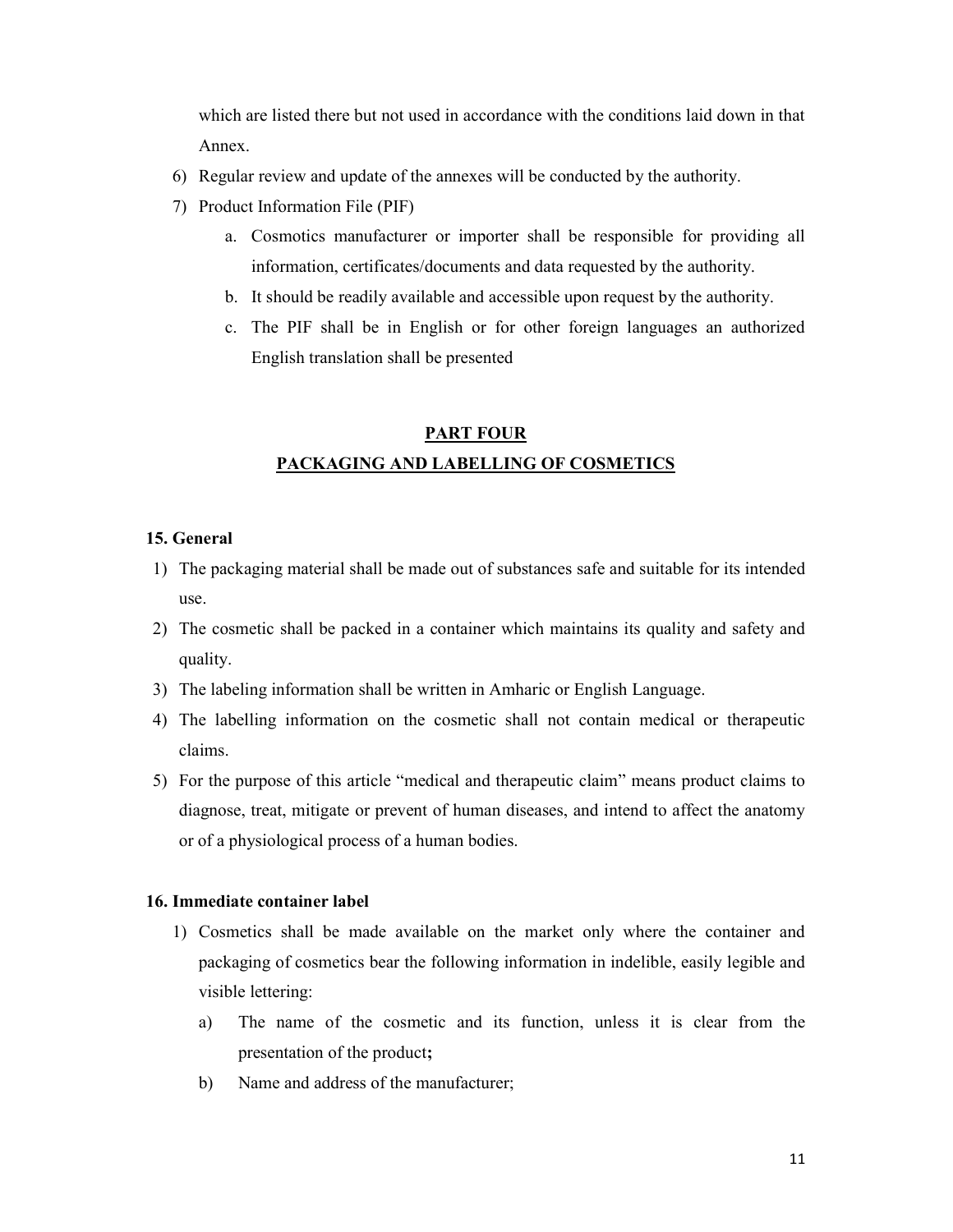- c) Instructions on the use of the cosmetic, unless it is clear from the product name or presentation
- d) Net content;
- e) list of ingredients
	- I. list of ingredients present in the final product shall be declared in descending order of predominance, intheir concentration by weight
	- II. ingredients shall be identified by their common name as provided for in the common ingredients nomenclature or, in the absence of nomenclature or of a common name, by its chemical name, its International Non-proprietary name as recommended by the WHO, its IUPAC or CAS Identification reference or its colour index number
	- III. Botanicals and extract of botanicals should be identified by its genus and species. The genus may be abbreviated.
- f) Manufacturer's batch or lot number;
- g) Precautions and warnings, where necessary; and
- h) Storage condition, as appropriate.
- i) If the immediate container label does not bear expiry date, there shall be an indication of Period after opening (PAO) for which the product is safe and can be used without any harm to the consumer. This information shall be indicated, except where the concept of durability after opening is not relevant
- 2) Where the size, shape or nature of the container or package does not permit all the information provided under this directive to be displayed, leaflets, pamphlets, hangtags, display panel; shrink wrap and the like shall be used. However, these particulars must appear on the container indicating the name of the cosmetic, name of the manufacturer, manufacturer's batch or lot number and manufacturing and expiry date, where appropriate.
- 3) Where applicable, the manufacturer may use user leaflet that contain relevant labeling information for their cosmetics.

#### 17. Immediate container label of Cosmotics raw materials

- 1) Cosmetic raw material shall bear the following information in indelible, easily legible and visible lettering in its immediate container label:
	- a) The name of the cosmetic raw material;
	- b) Name and address of the manufacturer, including country of origin;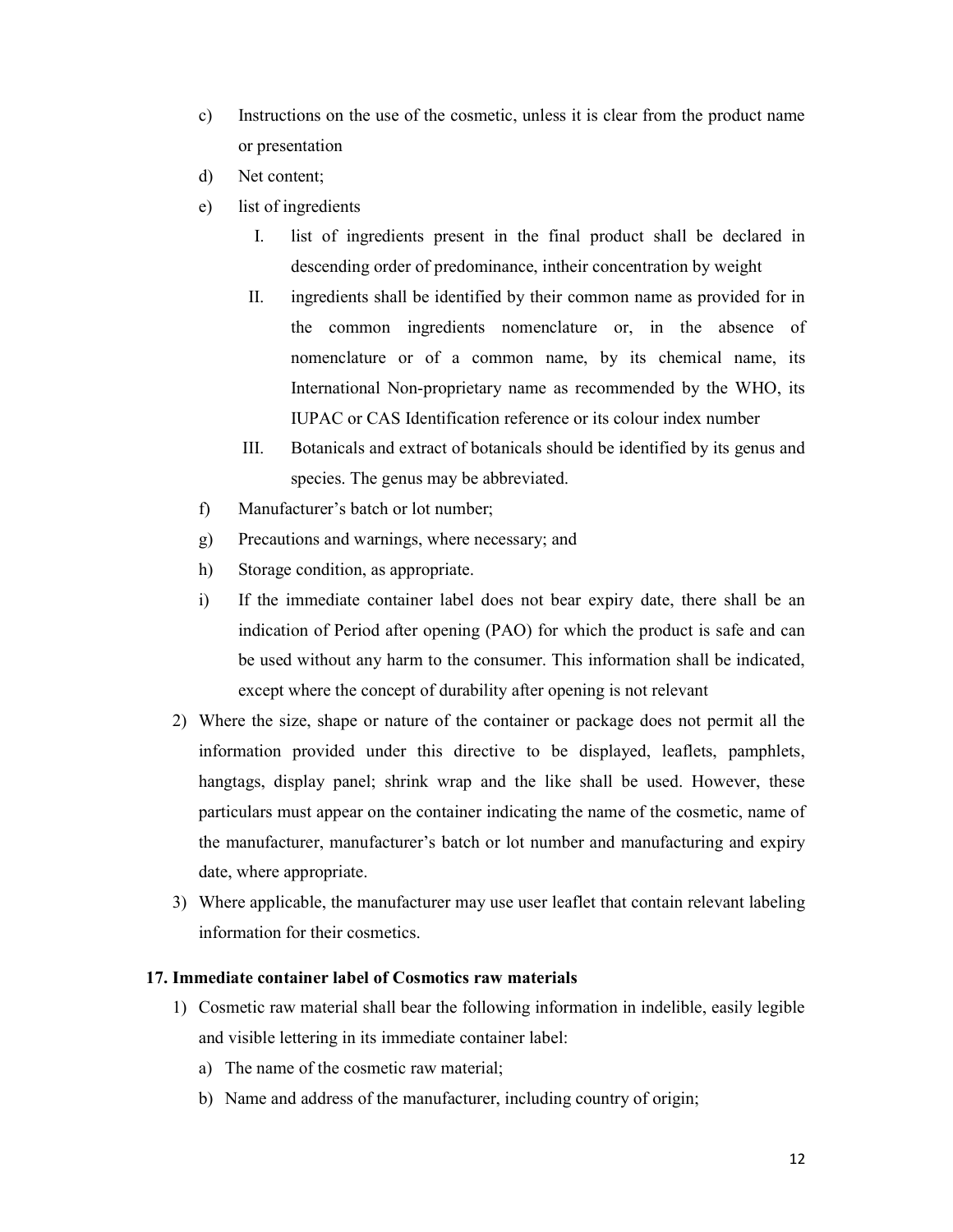- c) Net content;
- d) Manufacturer's batch or lot number;
- e) Precautions and warnings, where necessary; and
- f) Storage condition, as appropriate.
- 2) Expiry date /Re test date shall be clearly expressed and shall consist of either the month and year or the day, month and year, in that order, where applicable;
- 3) Where the size, shape or nature of the container or package of the raw material does not permit the display of all the information provided under this article, sticker labling which is not easily removable and bearing the manufacturer logo might be used.

### PART FIVE

# IMPORT, EXPORT, WHOLESALE AND TRANSPORTATIONOF COSMETIC

### 18. Import requirements

- 1) In order to get port clearance, the following documents shall be presented:
	- a) Valid notification note
	- b) Application letter;
	- c) Copy of Certificate of competence;
	- d) Certificate of origin;
	- e) Invoice;
	- f) Packing list;
	- g) Airway bill or bill of lading
	- h) Manufacturer's declaration of absence of prohibited substances and compliance with the content lists of restricted substances for the cosmetic.
- 2) Where any original certificate is in language other than English or Amharic, copies shall be presented together with certified translation.
- 3) Any cosmetic shall only be imported if their label is in accordance with the provisions of this directive.
- 4) A port clearance shall only be issued for a cosmetic:
	- a) Having 60 % and above remaining shelf life if its total shelf life is above 2 years while reaching port of entry; or
	- b) Having 50 % and above remaining shelf life if its total shelf life is 2 years and below while reaching port of entry.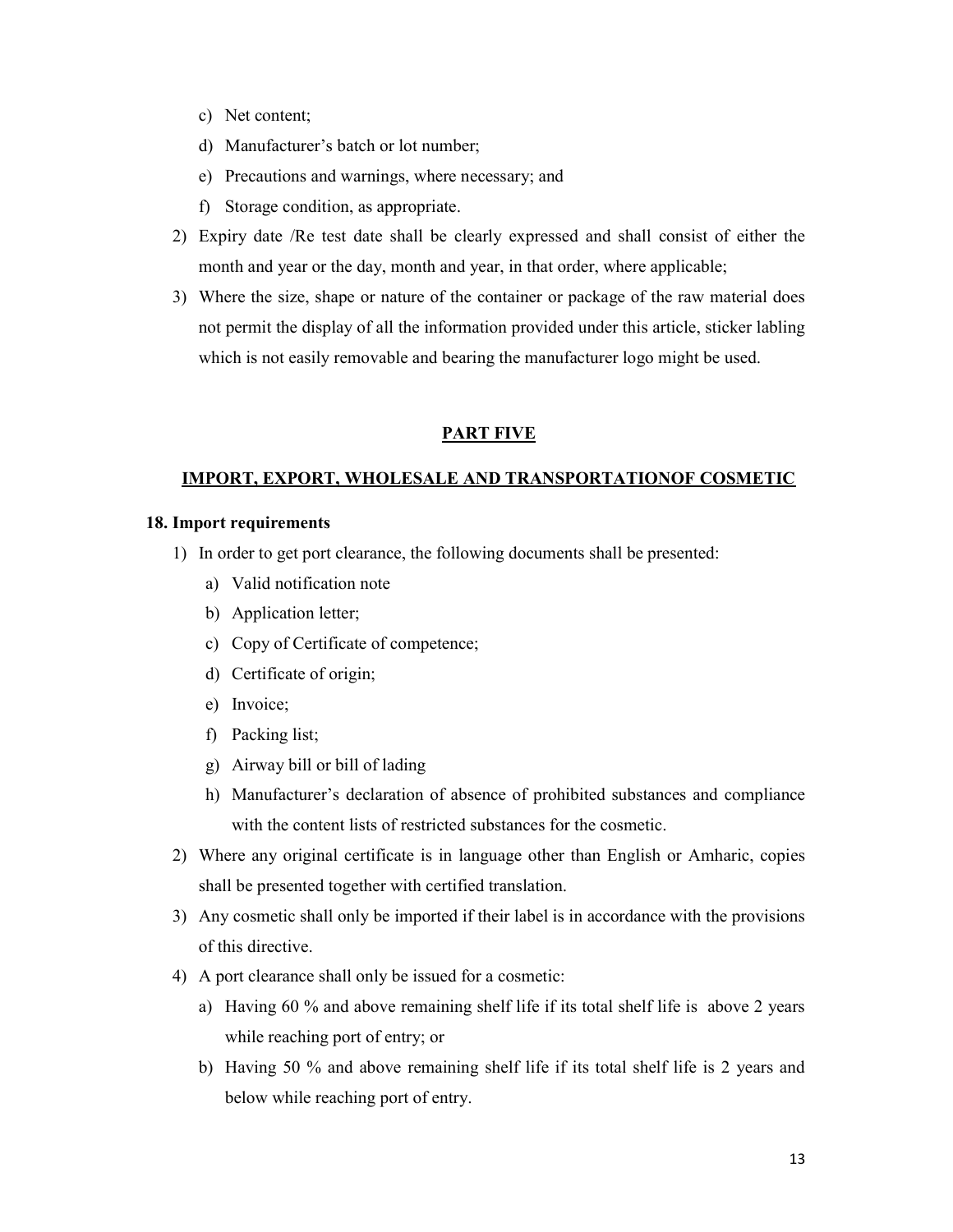- 5) In order to get port clearance of cosmetics raw material, the following documents shall be presented;
	- a) Application letter
	- b) Certificate of competence;
	- c) Certificate of origin;
	- d) Safety data sheet and/or certificate of analysis;
	- e) Invoice;
	- f) Packing list;
	- g) Airway bill or bill of loading.
- 6) Certificate of origin under this article shall include:
	- a) Manufacturers name and specific address;
	- b) Way of transportation;
	- c) Product description;
	- d) The authorized personnel full name and signature; and
	- e) Issue date and seal
- 7) The packing list shall include following information
	- a) Product description
	- b) Quantity of the product
	- c) Batch Number, if applicable;
	- d) Expiry date;
	- e) Cartoon number where the product is stored

#### 19. Exemptions

- 1) Cosmetics imported as samples for exibition, research and trial use are exempted from port clearance requirements and shall be accompanied with supporting evidence.
- 2) Cosmetics imported for personal use shall be expempted from port clearance.
- 3) Notwithstanding sub-article (2) of this article, the authority may determine through a directive the allowable amount of cosmetic imported for personal use.
- 4) Where the cosmetic is prepared for use of a specific facility (such as hotels and other hospitality institutions), and the name of the institution is affixed or written on the product, except list of ingridients, labeling and other document requirements stated under Articles (11-13) of this directive may not be applicable.

#### 20. Storage, transport and distribution requirements

1) Any importer or wholesaler of cosmetics shall store, handle and transport the products as per the manufacturer instructions described on the labeling information.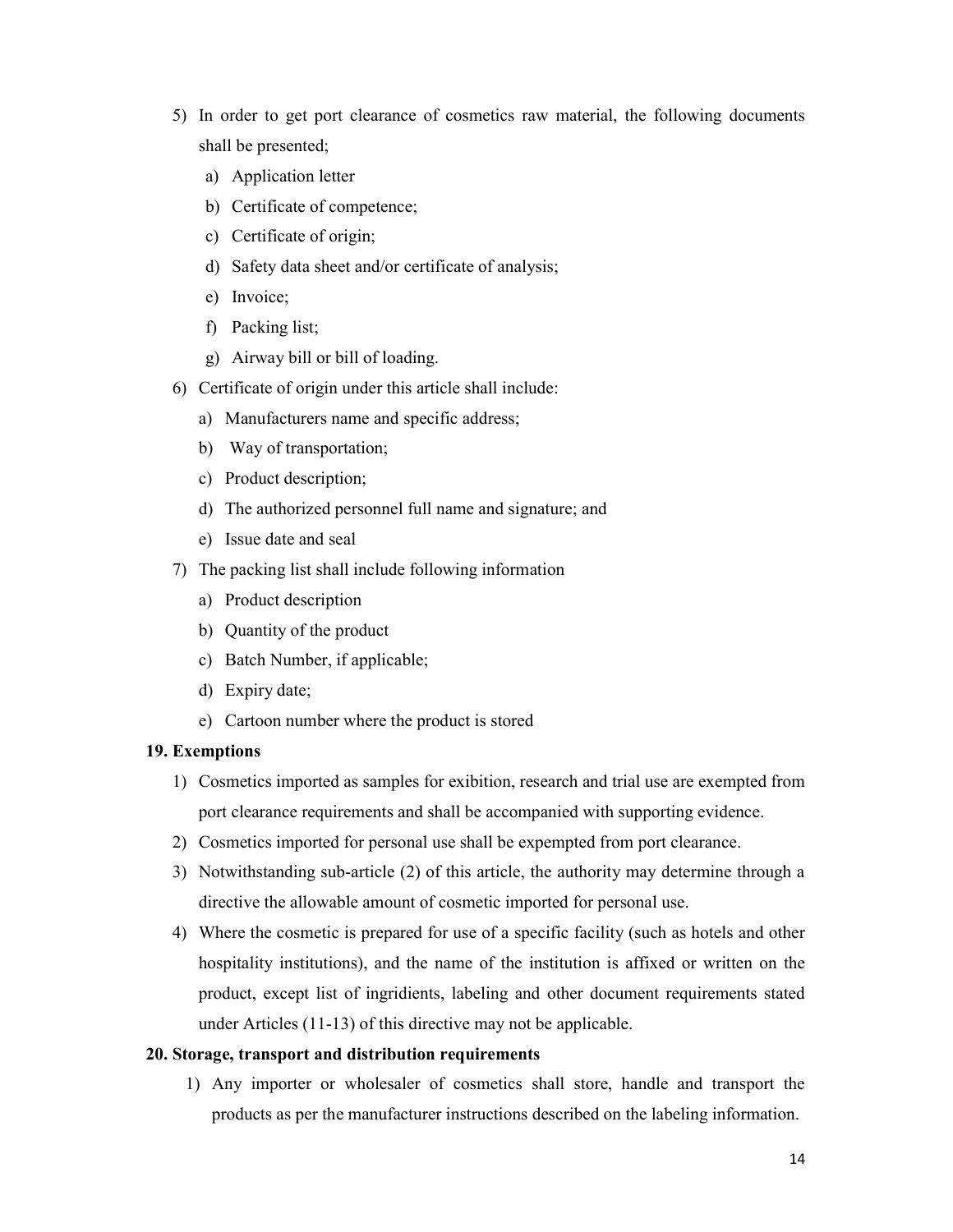- 2) Any importer or wholesaler of cosmetics shall store, handle and transport cosmetics as per Good storage practice and good distribution practice requirements.
- 3) Deteriorated, expired, or damaged products shall be stored separately from other products until disposal.
- 4) Any cosmetic importer or distributer shall investigate anyidentified adverse event or complaints against storage, handling and transportation practice.
- 5) Any cosmetic importer or distributer shall make sure products are stored in such a way that it supports the first expired first out (FEFO) and first in first out (FIFO) principles.

### 21. Export requirement

The Authority may issue the required regulatory document/s up on request.

# PART SIX SAFTEY AND QUALITY OF COSMETICS

#### 22. Cosmetic vigilance

- 1) Any importer and wholesaler of cosmetics product shall conduct periodic monitering of quality and safety of the cosmeticthey put in the market and shall periodicaly submit safety report to the authority
- 2) The importer or wholesalershall put in place procedure for handling of cosmetic safety and quality issues.
- 3) The importer and wholesalerresponsible for placing the cosmetic in the market shall report to the Authority of any serious adverse event or high incidences of adverse eventoccurred regardless of the source of the report.
- 4) The Authority shall monitor compliance of cosmetics through surveillance in the marketplace and at the premises of the company or person responsible for placing the product in the market.
- 5) Any importer and wholesaler of cosmetics product shall be responsible jointly and severally for damage caused as a result of qaulity and safety problems associated with the product.
- 6) For the purpose of this Article "Adverse event" means any untoward medical occurrence that may be present during use, but does not necessarily have causal relationship with this application, that is, an adverse outcome that occurs while the client is applying the cosmetics but is not, or not necessarily, attributed to it.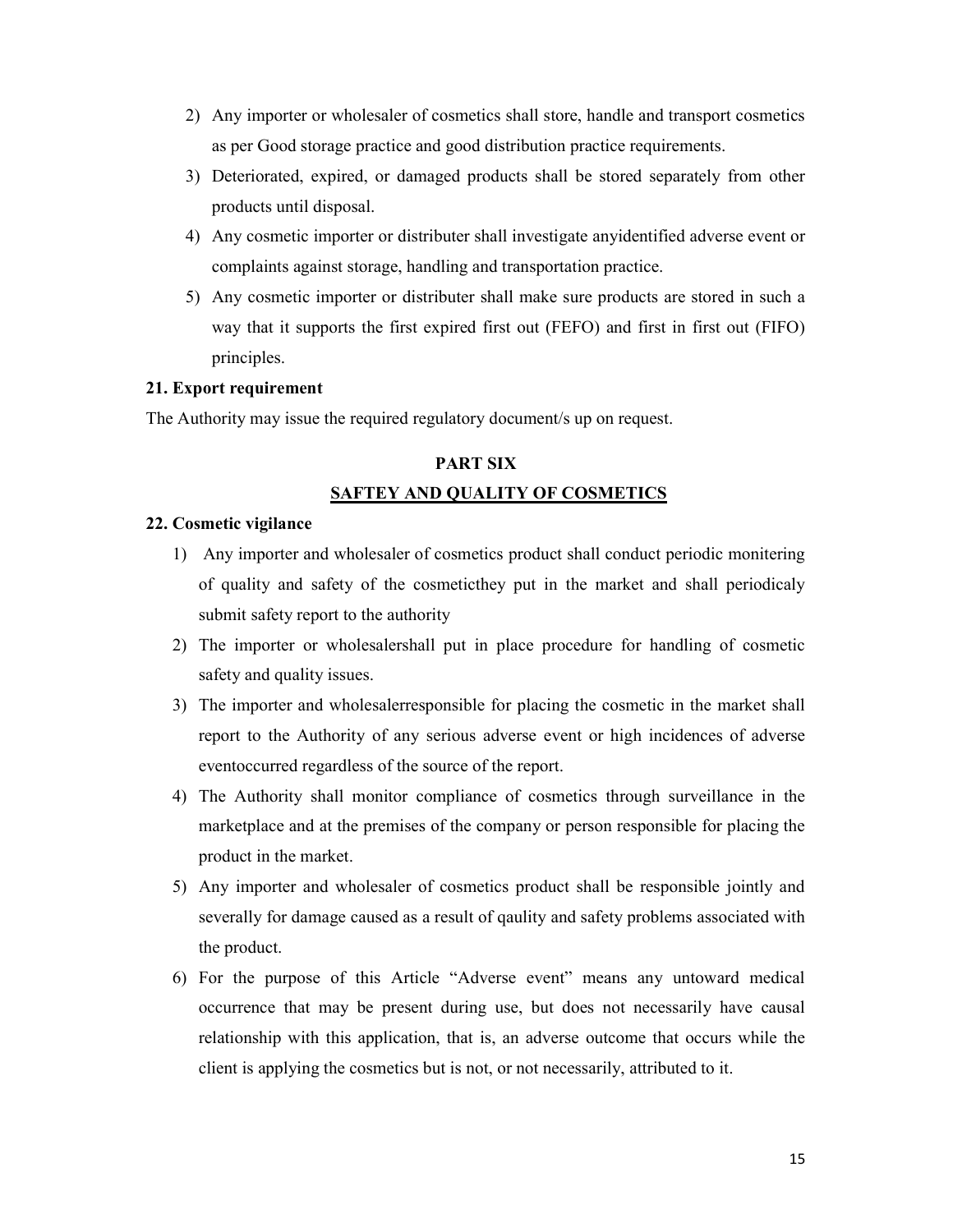### 23. Product Recall

Cosmetic recall shall be conducted as per the requiremnets provided under "Medicine and Medical Device Recall Directive No. 38/2018".

#### 24. Record Keeping

The company or person responsible for placing the cosmetic in the market must keep records of the primary distribution of their products, for the purpose of product recall and traceability up to one year after the opening date.

#### PART SEVEN

#### ADMINISTRATIVE MEASURES AND COMPLIANT HANDLING PROCEDURE

#### 25. General

- 1) Products, entities or individuals who violate requirements of this directive or other applicable laws may be subjected to appropriate administrative measure in accordance with the provisions of proclamation 1112/2019,the Directive on Administrative Measure Taking and Complaint Handling Procedureand other applicable laws.
- 2) The person against whose product or whom an administrative measure is taken in accordance with sub-article (1) of this article may lodge complaint in accordance with the Directive on Administrative Measure Taking and Complaint Handling Procedure.
- 3) Complaints may be submitted by the licensee, owner of the business or a duly authorized agent of the owner or licensee. The complaint shall be submitted within 30 days from the time when administrative measure is taken.
- 4) Without prejudice to sub-article (1) of this article, the following provisions stated under Article 26 and 27 of this Directive may be used as illustrative lists for suspension and revocation:

#### 26. Issuance of warning letter

Without prejudice to grounds of warning provided under the proclamation and other relevant laws, the authority may issue warning letter where the offence committed by the importer, exporter or wholesaler of cosmetic is unintentional anddoesn't cause any harm to human health or body, and where it not punishable with suspension or revocation of certificate of competence.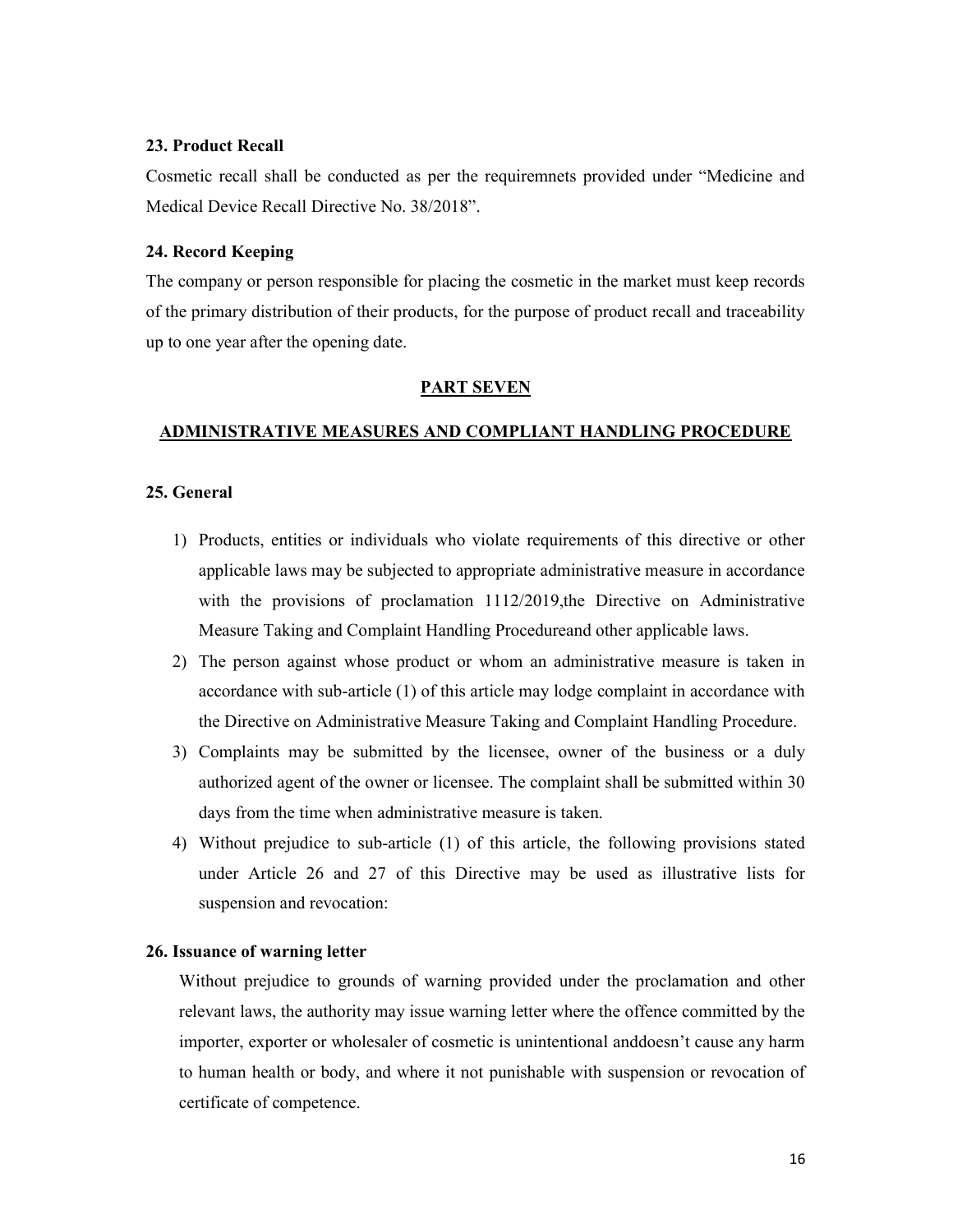#### 27. Suspension of certificate of competence

Without prejudice to grounds of suspension provided under the proclamation and other relevant laws, and based on the severity of the violation, the Authority shall suspend certificate of competence of the importer, exporter, or wholesaler of cosmetic from one month to six months, if it:

- 1) fails to submit, accurately or on time, or falsify information requested by the Authority;
- 2) imports cosmetic without authorization or notifying to the authority
- 3) fails to report to the authority occurrence of adverse event or high incidence of adverse event
- 4) make changes to notified products without reporting to the authority
- 5) imports or distributes cosmetic containing substances prohibited or restricted as provided under this directive
- 6) impedes the work of inspectors; and
- 7) allows a professional who has been suspended by a competent authority from practicing his/her profession to work in the facility;
- 8) found holding products with the absence of authorized personnel or technical manager;
- 9) fails to notify the Authority of any change to professionals or premises design and/or place without approval;
- 10) commits other comparable violations; and
- 11) is suspended by other government organ (for the same duration of time).

# 28. Revocation of a License

Without prejudice to grounds of revocation provided under relevant laws, and based on the severity of the violation, the Authority shall revoke certificate of competence of importer, exporter, or wholesaler, up to two years, if it:

- 1) obtained its certificate of competence through fraudulent acts;
- 2) intentionally possess or sale a product in any manner from a person having no certificate of competence;
- 3) add or mix any substance to the product so as to increase its bulk or weight, or make it appear better or for any other similar purpose;
- 4) import, export or distribute a product other than the product type the certificate of competence issued for;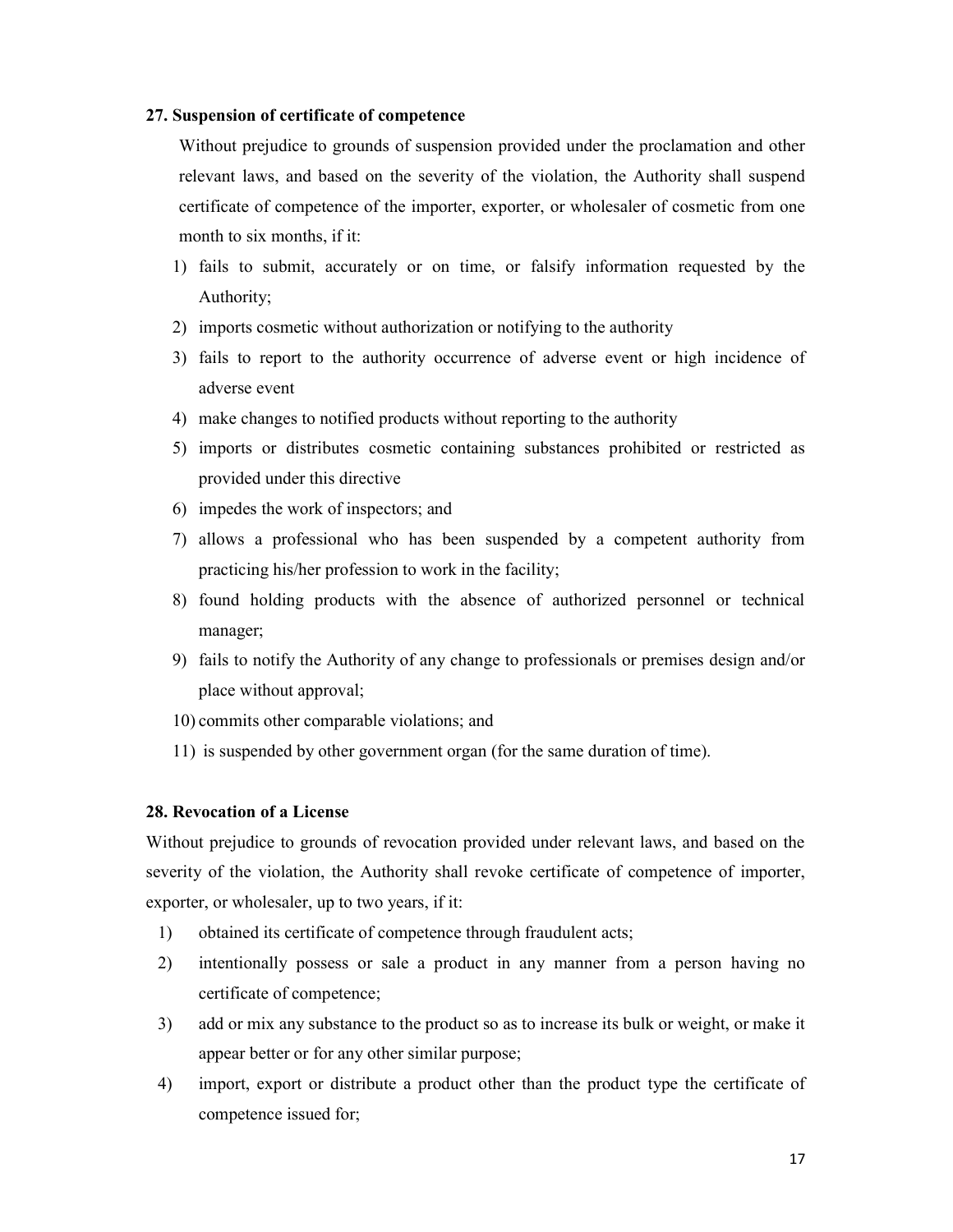- 5) possess or sale any un-notified, adulterated, counterfeited; expired or unlabeled/mislabeled product;
- 6) Fails to recall or discontinue supplying cosmetic having a quality defect.
- 7) continue operating its business against the terms and conditions of any suspension measures;
- 8) is prohibited from doing its business by another appropriate government organ; a
- 9) engages in any act which constitutes a serious violation in accordance with the directive on Administrative Measure Taking and Complaint Handling and the violation is subject to revocation measure.

# 29. Public and media disclosure

- 1) Disclosure of administrative measure shall only be allowed after 30 days of the final decision by the Authority or if the case is under complaint procedure after the final decision on the complaint.
- 2) Notwithstanding sub-article (1) of this article, the Authority may publicize administrative measures where failure to publicize would result public health risk.
- 3) Publication in accordance with sub-article (2) of this article shall be approved by the Director General of the Authority.

# PART EIGHT

# **MISCELLANIOUS**

# 30. Duty to Cooperate

The company or person placing the product in the market shall be responsible for providing all information

# 31. Advertisement and Promotion

- 1) Any cosmetic owner who wants to advertise their cosmetics shall have certificate of competence.
- 2) Any advertisementandpromotionof cosmetics shall be accurate, scientifically justifiable and not misleading the end user.
- 3) The advertisement of the cosmetic shall contain the name of the product.
- 4) Any advertisement and promotion of cosmetic shall not make medicinal or therapiotic claim.
- 5) Sample of promotional materials should have appropriate labeling information as indicated under part five of this directive.